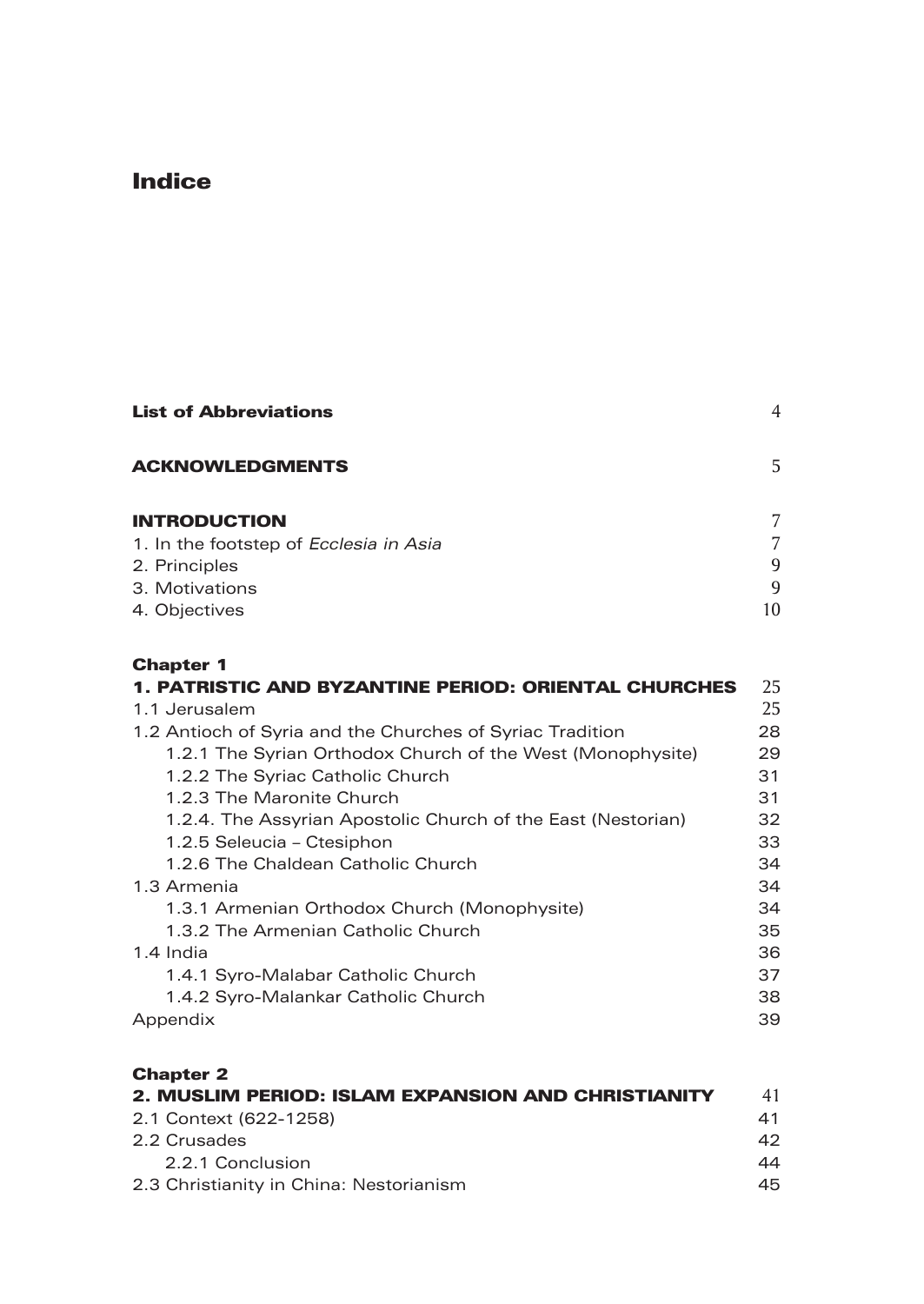| <b>Chapter 3</b>      |  |
|-----------------------|--|
| <b>3. MONGOL PERK</b> |  |

| 3. MONGOL PERIOD (1206-1368)            | 47  |
|-----------------------------------------|-----|
| 3.1 Context                             | 47  |
| 3.2 Franciscans in the Mongol Empire    | 48. |
| 3.2.1 John of Plano Carpini (1180-1252) | 48. |
| 3.2.2 John of Monte Corvino (1247-1328) | 49  |
| 3.3 Conclusion                          | 50. |

#### Chapter 4

| <b>4. PERIOD OF DISCOVERING: NEW ASIAN ROUTES</b>            | 51  |
|--------------------------------------------------------------|-----|
| 4.1 Context                                                  | 51  |
| 4.1.1 The Turks                                              | 51  |
| 4.1.2 Other Countries                                        | 52  |
| 4.2 West Europe: The "Padroado" of Portugal and Spain        | 53  |
| 4.2.1 Portugal                                               | 53  |
| 4.2.2 Spain                                                  | 54  |
| 4.2.3 Main documents and events regarding Portugal and Spain | 56  |
| Summary                                                      | 57  |
| 4.2.4 Goa: the first archbishopric of the Patronage          | 57  |
| 4.2.5 The Councils of Goa                                    | 58  |
| 4.2.6 Religious Orders under Portuguese Patronage in Goa     | 60  |
| 4.2.6.1 Franciscans                                          | 60  |
| 4.2.6.2 Dominicans                                           | 60  |
| 4.2.6.3 Jesuits                                              | 61  |
| 4.2.6.4 Augustinians (OSA) and Other Orders                  | 61  |
| 4.2.7 Other Bishoprics of the Portuguese Patronage           | 62  |
| 4.2.7.1 Cochin                                               | 62  |
| 4.2.7.2 Malacca                                              | 62  |
| 4.2.7.3 Moluccas                                             | 63  |
| 4.2.7.4 Macau                                                | 63  |
| 4.2.8 Salient Missionnaires Under Patronage: Francis Xavier, |     |
| Roberto De Nobili, Matteo Ricci                              | 64  |
| 4.2.8.1 Francis Xavier                                       | 64  |
| 4.2.8.2 Roberto De Nobili                                    | 66  |
| 4.2.8.3 Matteo Ricci                                         | 69  |
| 4.2.9 Japan                                                  | 70  |
| 4.2.10 The Philippines                                       | 77  |
| 4.3. Centralization of Missions                              | 81  |
| 4.3.1 Propaganda Fide in Asia                                | 81  |
| 4.3.2 Vietnam and Alexander de Rhodes                        | 82  |
| 4.3.3 The Chinese Rites controversy                          | 88  |
| 4.3.3.1 Introduction                                         | 88  |
| 4.3.3.2 The position of Fr. Ricci                            | 91  |
| 4.3.3.3 The age of controversy                               | 93  |
| 4.3.4 Paris Foreign Missions Society                         | 99  |
| 4.4 Summary                                                  | 101 |
| Appendix                                                     | 104 |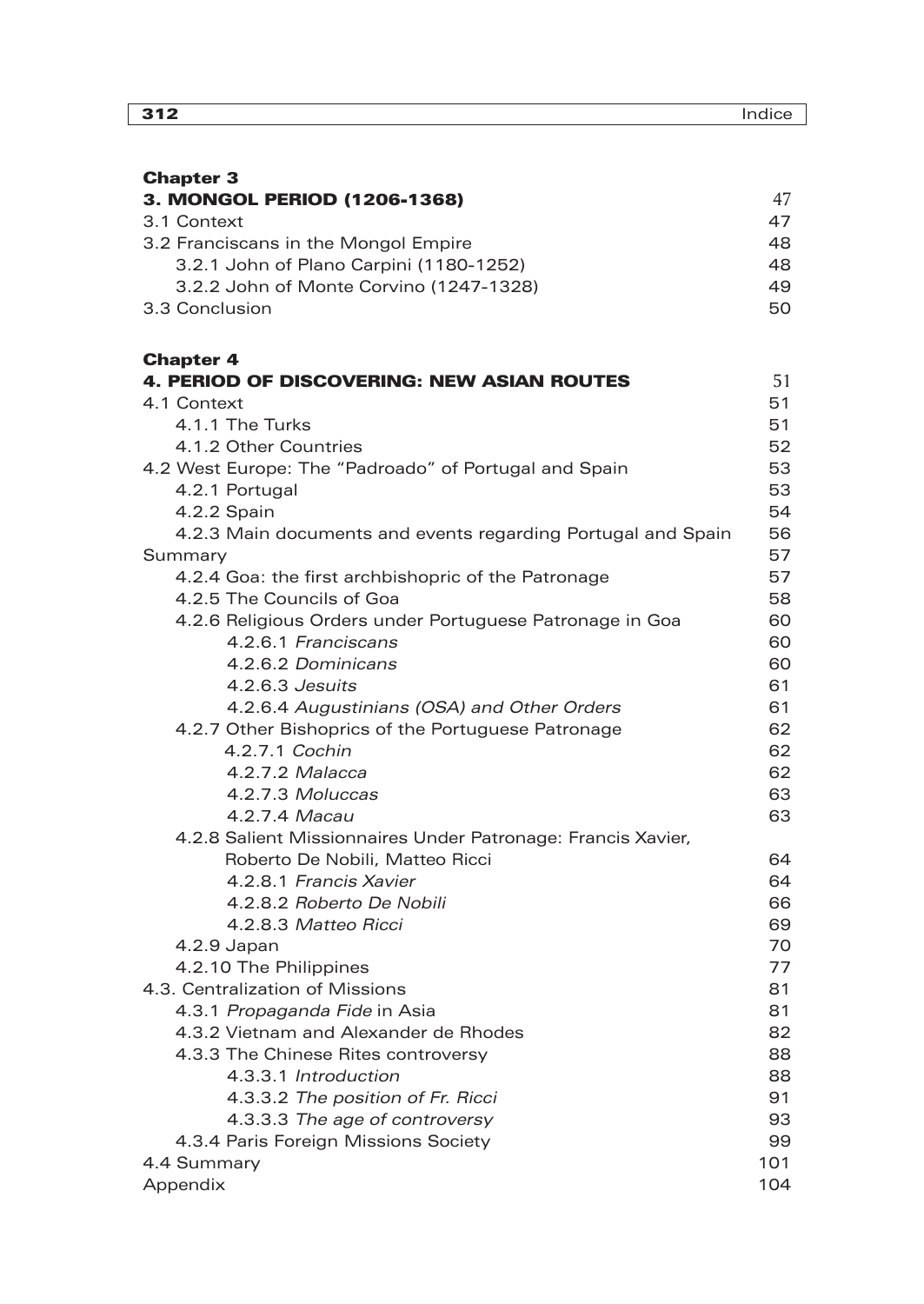## Chapter 5

#### 5. WESTERN EMPIRES PERIOD - ASIAN COLONIAL CHRISTENDOM ANd ITS CONFLICTS

| 5.1 Context                                           | 105 |
|-------------------------------------------------------|-----|
| 5.1.1 Netherlands                                     | 105 |
| 5.1.2 England and the British Empire                  | 107 |
| 5.1.2.1 East India Company and British Empire         | 109 |
| 5.1.2.2 British policy in Religion                    | 111 |
| 5.1.3 France                                          | 112 |
| 5.1.3.1 First French Colonial Empire                  | 113 |
| 5.1.3.2 Second French Colonial Empire                 | 113 |
| 5.1.4 Other Western Nations                           | 114 |
| 5.1.5 Asian Nations                                   | 116 |
| 5.1.5.1 India                                         | 116 |
| Appendix                                              | 118 |
| 5.1.5.2 China                                         | 119 |
| 5.1.5.3 Japan                                         | 122 |
| 5.1.5.4 Korea                                         | 124 |
| 5.1.5.5 Vietnam                                       | 125 |
| 5.1.5.6 The Philippines                               | 128 |
| 5.1.5.7 Indonesia                                     | 133 |
| 5.1.5.8 Sri Lanka (Ceylon)                            | 134 |
| 5.1.5.9 East Timor                                    | 135 |
| 5.1.5.10 Thailand                                     | 137 |
| 5.1.5.11 Malaysia                                     | 140 |
| 5.1.5.12 Brunei - Borneo                              | 142 |
| 5.1.5.13 Afghanistan                                  | 144 |
| 5.1.5.14 Pakistan                                     | 145 |
| 5.1.5.15 Myanmar (Burma)                              | 147 |
| 5.2 New Missionaries in Asia                          | 150 |
| 5.2.1 Congregations                                   | 150 |
| 5.2.1.1 Lazarists (CM)                                | 150 |
| 5.2.1.2 Scheut Fathers (Cicm)                         | 153 |
| 5.2.1.3 Society of the Divine Word (SVD)              | 154 |
| 5.2.1.4 Mill Hill Missionaries (MHM)                  | 158 |
| 5.2.1.5 Catholic Foreing Mission Society Of America - |     |
| Maryknoll (MM)                                        | 158 |
| 5.2.1.6 The Society of St. Columban (SSC)             | 160 |
| 5.2.1.7 Salesians of Don Bosco (SDB)                  | 161 |
| 5.2.1.8 Oblates of Mary Immaculate (OMI)              | 162 |
| 5.2.1.9 Other Congregations                           | 163 |
| 5.2.2 Monastic Orders                                 | 164 |
| 5.2.2.1 Benedictines                                  | 164 |
| 5.2.2.2 Cistercians                                   | 166 |
| 5.2.2.3 Carmelites                                    | 168 |
| 5.2.3 The female Congregations                        | 170 |
| 5.2.3.1 Daughters of Charity                          | 170 |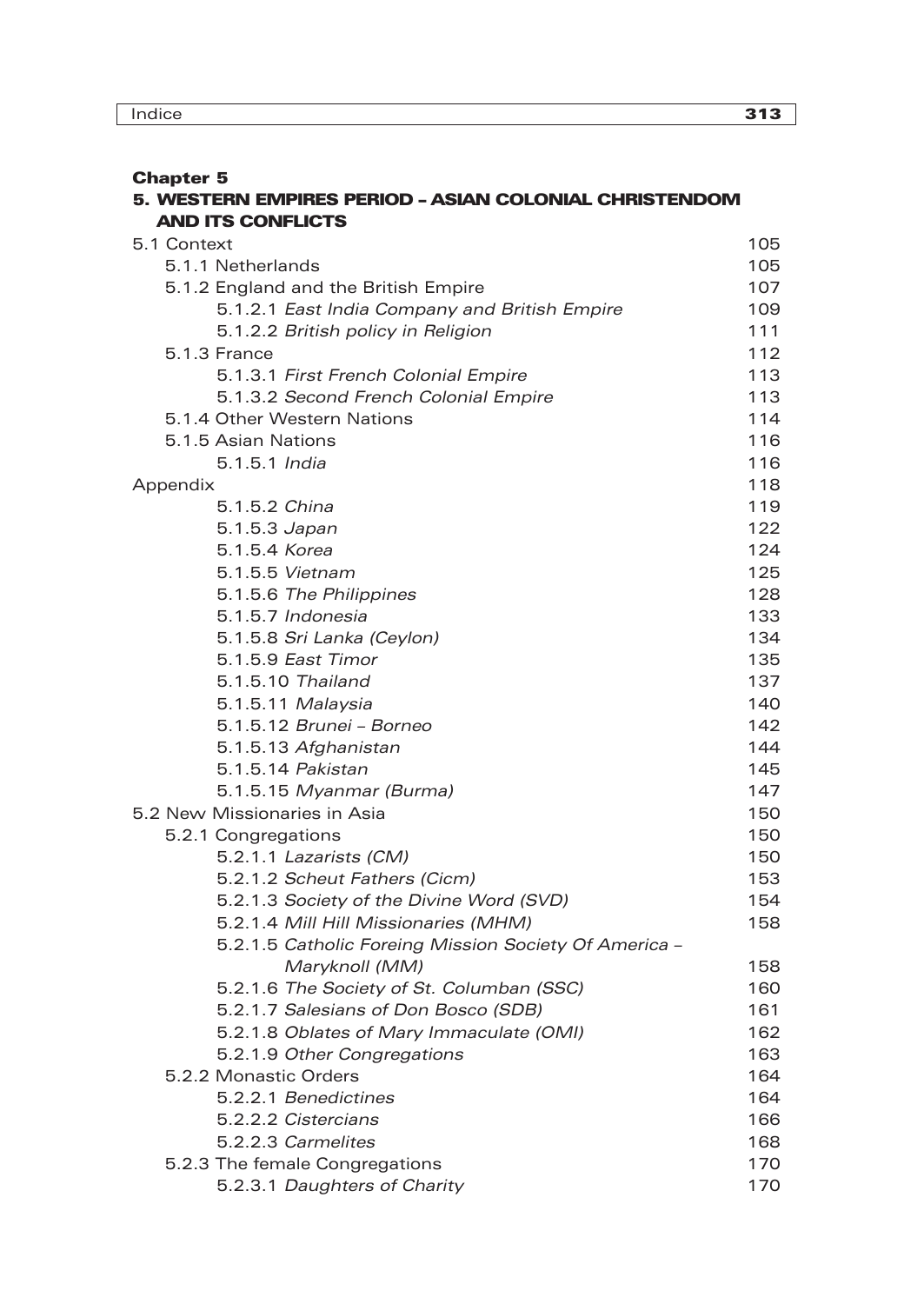| 314                                                          | Indice |
|--------------------------------------------------------------|--------|
|                                                              |        |
| 5.2.3.2 Franciscan Missionaries of Mary (FMM)                | 171    |
| 5.2.3.3 Lovers of the Cross                                  | 173    |
| 5.2.3.4 Religious of the Good Shepherd                       | 174    |
| 5.2.3.5 Sisters of the Charity of Saint Paul of Chartres     | 174    |
| 5.2.4 The Religious Orders                                   | 175    |
| 5.2.4.1 The Jesuits                                          | 175    |
| 5.2.4.2 Mendicant Orders                                     | 176    |
| 5.2.4.3 Recently arrived Orders: Camillians and Piarists     | 178    |
| 5.3 The Holy See and the Churches of Asia (1800-1950)        | 180    |
| 5.3.1 Pius VII (1800-1823)                                   | 180    |
| 5.3.2 Gregory XVI (1831-1846)                                | 181    |
| 5.3.3 Blessed Pius IX (1846-1878)                            | 184    |
| 5.3.4 The First Vatican Council and the Missions (1869-1870) | 186    |
| 5.3.5 Leo XIII (1878-1903)                                   | 188    |
| 5.3.6 Saint Pius X (1903-1914)                               | 188    |
| 5.3.7 Benedict XV (1914-1922)                                | 189    |
| Appendix                                                     |        |
| I World War, also called Great War (1914-1918)               | 190    |
| 5.3.8 Pius XI (1922-1939)                                    | 192    |
| 5.3.9 Pontifical Institute for Foreign Missions (PIME)       | 194    |
| 5.3.10 Conclusion                                            | 195    |
| Appendix                                                     |        |

| Appendix                                         |     |
|--------------------------------------------------|-----|
| The Establishment of the Local Hierarchy In Asia | 196 |

### Chapter 6

| 6. THE ASIAN CHURCHES AFTER II WORLD WAR AND VATICAN II |
|---------------------------------------------------------|
| 197                                                     |
|                                                         |
| 197                                                     |
| 199                                                     |
|                                                         |
| 199                                                     |
| 200                                                     |
| 202                                                     |
| 202                                                     |
| 202                                                     |
| 203                                                     |
| 204                                                     |
| 205                                                     |
| 205                                                     |
| 206                                                     |
| 208                                                     |
| 209                                                     |
| 210                                                     |
| 211                                                     |
| 212                                                     |
| 213                                                     |
|                                                         |